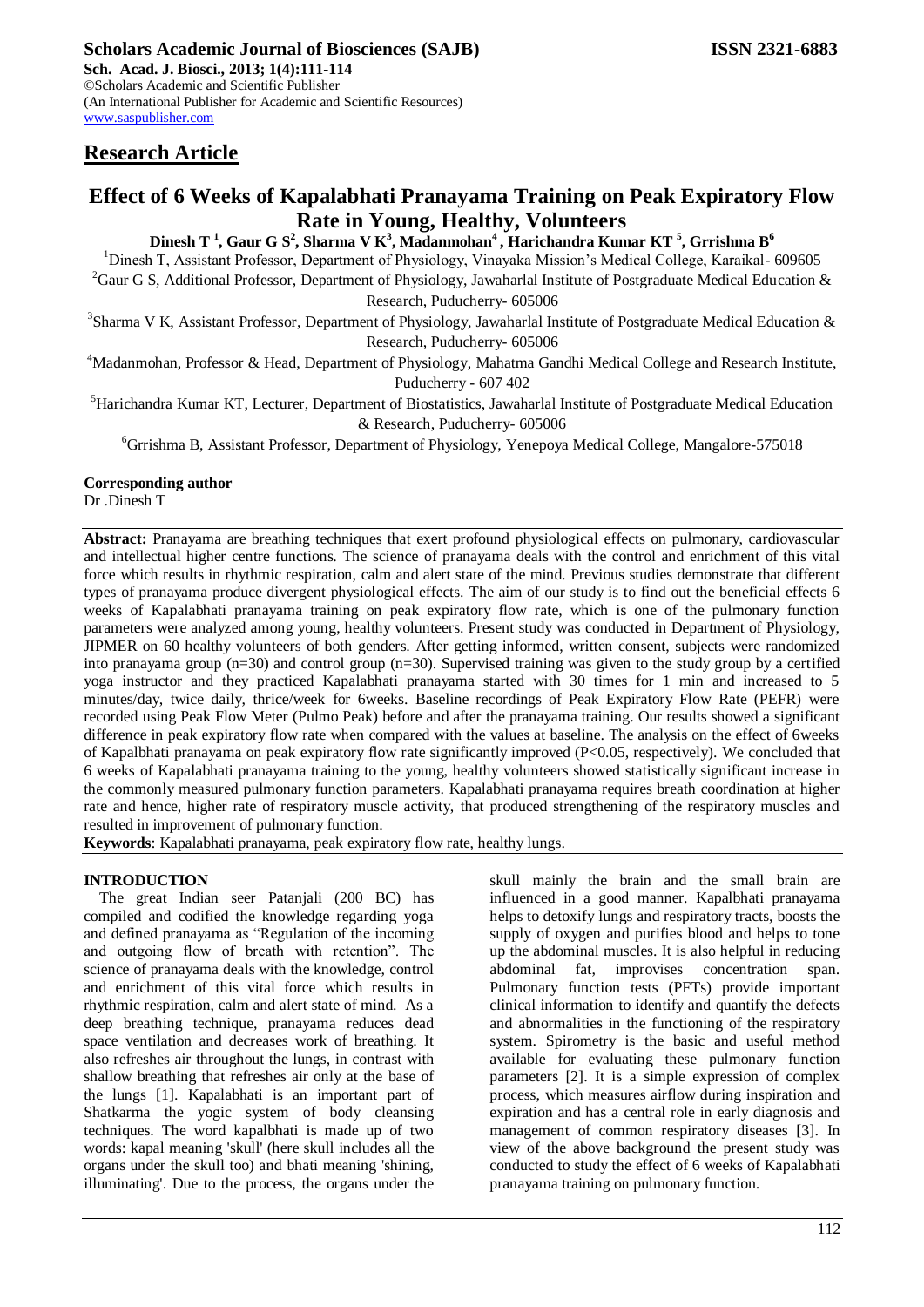#### **MATERIALS AND METHODS**

The Present study was conducted in Department of Physiology, JIPMER on 60 healthy volunteers of both genders, after obtaining clearance from the Institute Ethics Committee. Subjects were randomized into pranayama (n=30) and control groups (n=30), after getting informed, written consent. Mean age of the volunteers was  $18.54 + 1.65$  yrs. The subjects were familiarized with the aims and objectives of the study as well as laboratory environment.

#### **Analysis of Parameters**

Using Peak Flow Meter (Pulmo Peak) pulmonary function parameters were recorded. Before recording the Peak Expiratory Flow Rate (PEFR), subjects were shown demonstration of the tests. Consequently minimum three readings were recorded of each test for every subject and the best of the three was selected for having reproducibility and validity of the recorded test. The subjects were instructed to do the procedure in the sitting posture, with the erect spine, without forward bending. The subject is asked to keep the mouth piece inside the mouth with the lips closed so as to make a seal, to avoid air leak while blowing; nose was closed with the nose clips. These procedures were repeated for two more times with of 3-5 minutes of interval inbetween. The subjects are instructed to give their maximal effort. PEFR was noted. Three readings were taken and the best value out of them was recorded. The same procure was followed while recording the post values at the end of 6 weeks of pranayama training.

#### **Pranayama training**

Supervised training was given to the study group by a certified yoga instructor at Advanced Centre for Yoga Therapy Education and Research (ACYTER), JIPMER, Puducherry as per the guidelines of Morarji Desai National Institute of Yoga, New Delhi and they practiced Kapalabhati pranayama started with 30 times or 1 min and increased to 5 minutes/day, twice daily, thrice/week for 6 weeks. Rest of the days, subjects were motivated to practice at their home.

#### **Statistical analysis**

Data for all parameters at baseline and post test were collected as per the study protocol and computerized in Microsoft Excel database. Data was summarized by using descriptive statistics such as percentage, mean and SD for different parameters. Longitudinal changes in each group were compared by using Student's paired t-test. P<0.05 was considered as statistical significant.

#### **RESULTS**

Our results showed a significant difference in peak expiratory flow rate among the two groups. The highest value recorded at the end of 6weeks of Kapalbhati pranayama was around 300-350 L\M and in control group the value was around 200-250 L\M. Our study reveals that Kapalbhati pranayama has a wide role in improving the airway movement around the pulmonary system which shows effective values on PEFR. Analysis done by Student's paired t-test. \*P<0.05,



**Figure 1: Shows the comparison of peak expiratory flow rate (PEFR) of the study participants before and after 6 weeks of study period**

### **DISCUSSION**

Pranayama involves manipulation of breath movement and the breath is a dynamic bridge between the body and mind. Pranayama consists of three phases: purak (inhalation), kumbhak (retention) and recheck (exhalation) that can be practiced in either slow or fast manner [4]. The psychosomatic effects of different

pranayamas are believed to derive from differences in duration of the phases of the breathing cycle, tidal volume and other factors including the use of mouth, nostrils, and constriction of the laryngeal muscles and position of the glottis [5]. Kapal is forehead and bhati means glow. Kapalbhati pranayama purifies entire respiratory system and ensures you radiant and glowing